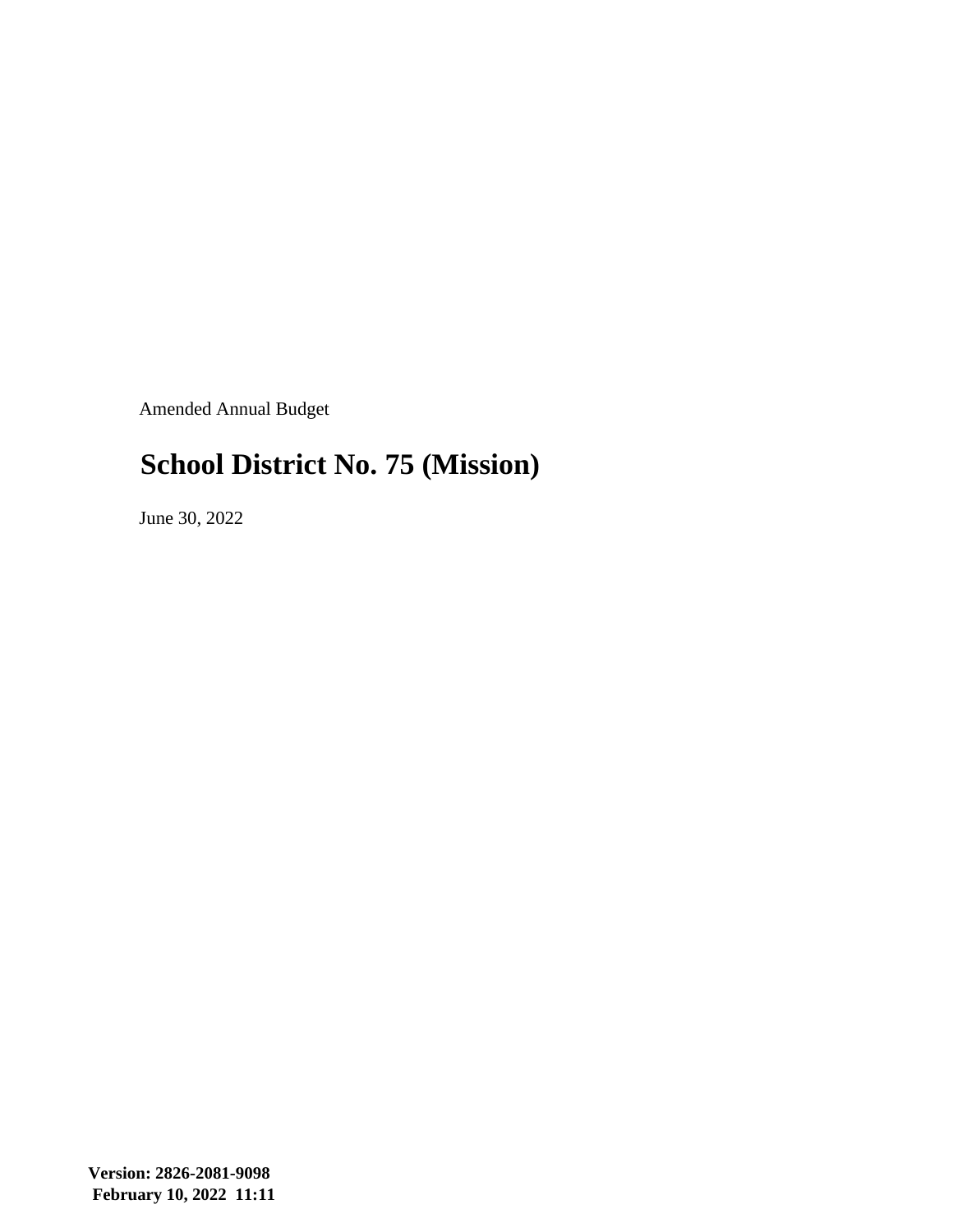June 30, 2022

**Table of Contents** 

\*NOTE - Statement 1, Statement 3, Statement 5 and Schedules 4A - 4D are used for Financial Statement reporting only.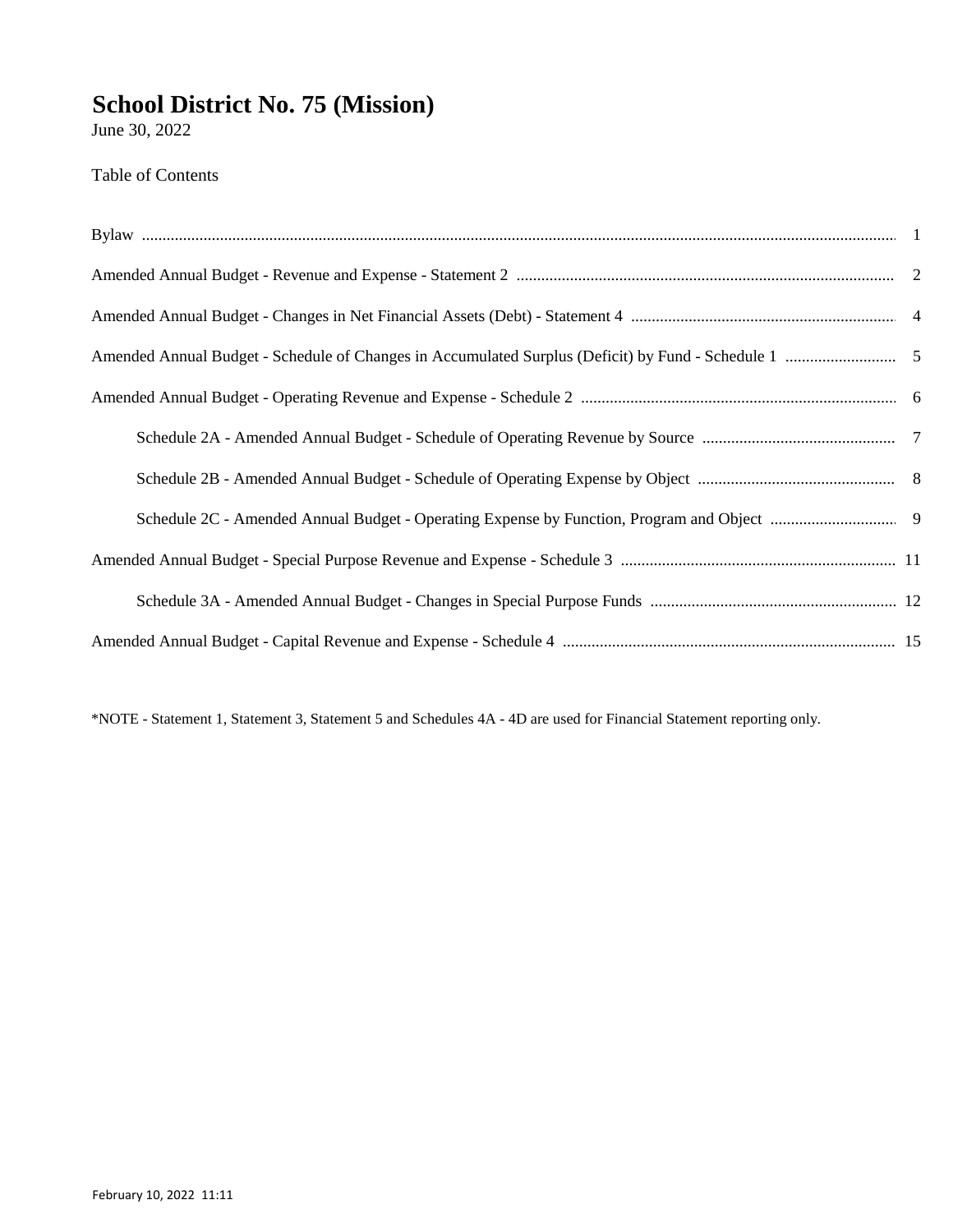#### **AMENDED ANNUAL BUDGET BYLAW**

A Bylaw of THE BOARD OF EDUCATION OF SCHOOL DISTRICT NO. 75 (MISSION) (called the ''Board'') to adopt the Amended Annual Budget of the Board for the fiscal year 2021/2022 pursuant to section 113 of the *School Act* , R.S.B.C., 1996, c. 412 as amended from time to time (called the "*Act* ").

- 1. Board has complied with the provisions of the Act respecting the Amended Annual Budget adopted by this bylaw.
- 2. This bylaw may be cited as School District No. 75 (Mission) Amended Annual Budget Bylaw for fiscal year 2021/2022.
- 3. The attached Statement 2 showing the estimated revenue and expense for the 2021/2022 fiscal year and the total budget bylaw amount of \$87,291,165 for the 2021/2022 fiscal year was prepared in accordance with the *Act* .
- 4. Statement 2, 4 and Schedules 1 to 4 are adopted as the Amended Annual Budget of the Board for the fiscal year 2021/2022.

READ A FIRST TIME THE 15th DAY OF FEBRUARY, 2022;

READ A SECOND TIME THE 15th DAY OF FEBRUARY, 2022;

READ A THIRD TIME, PASSED AND ADOPTED THE 15th DAY OF FEBRUARY, 2022;

**Chairperson of the Board** Original signed by T. Loffler

**( Corporate Seal )**

Original signed by C. Becker

**Secretary Treasurer**

I HEREBY CERTIFY this to be a true original of School District No. 75 (Mission) Amended Annual Budget Bylaw 2021/2022, adopted by the Board the 15th DAY OF FEBRUARY, 2022.

Original signed by C. Becker

**Secretary Treasurer**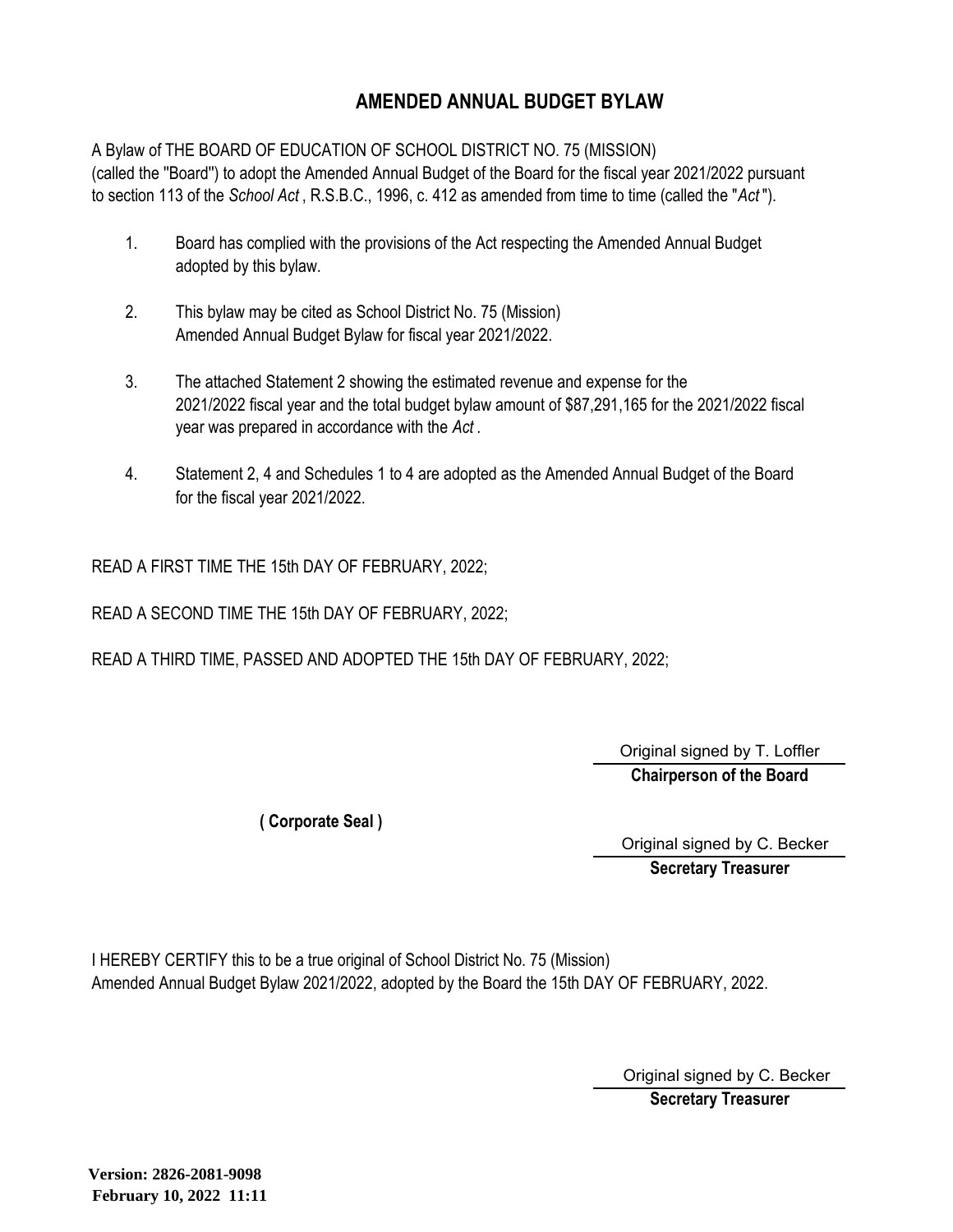Amended Annual Budget - Revenue and Expense Year Ended June 30, 2022

|                                                                                                                                             | 2022 Amended         | 2022                 |
|---------------------------------------------------------------------------------------------------------------------------------------------|----------------------|----------------------|
|                                                                                                                                             | <b>Annual Budget</b> | <b>Annual Budget</b> |
| <b>Ministry Operating Grant Funded FTE's</b>                                                                                                |                      |                      |
| School-Age                                                                                                                                  | 6,509.875            | 6,410.000            |
| Adult                                                                                                                                       | 7.375                | 6.000                |
| <b>Total Ministry Operating Grant Funded FTE's</b>                                                                                          | 6,517.250            | 6,416.000            |
| <b>Revenues</b>                                                                                                                             | \$                   | \$                   |
| <b>Provincial Grants</b>                                                                                                                    |                      |                      |
| Ministry of Education                                                                                                                       | 77,680,286           | 73,858,450           |
| Other                                                                                                                                       | 475,408              | 462,491              |
| Tuition                                                                                                                                     | 2,175,000            | 1,409,300            |
| <b>Other Revenue</b>                                                                                                                        | 1,973,957            | 1,973,957            |
| <b>Rentals and Leases</b>                                                                                                                   | 209,610              | 209,610              |
| <b>Investment Income</b>                                                                                                                    | 80,000               | 65,000               |
| Amortization of Deferred Capital Revenue                                                                                                    | 3,042,025            | 3,064,626            |
| <b>Total Revenue</b>                                                                                                                        | 85,636,286           | 81,043,434           |
| <b>Expenses</b>                                                                                                                             |                      |                      |
| Instruction                                                                                                                                 | 69,313,132           | 64,944,863           |
| <b>District Administration</b>                                                                                                              | 3,350,326            | 3,299,110            |
| <b>Operations and Maintenance</b>                                                                                                           | 13,286,422           | 12,714,179           |
| <b>Transportation and Housing</b>                                                                                                           | 1,169,713            | 1,191,075            |
| <b>Debt Services</b>                                                                                                                        | 1,572                |                      |
| <b>Total Expense</b>                                                                                                                        | 87, 121, 165         | 82,149,227           |
| <b>Net Revenue (Expense)</b>                                                                                                                | (1,484,879)          | (1,105,793)          |
| <b>Budgeted Allocation (Retirement) of Surplus (Deficit)</b>                                                                                | 1,459,345            | 249,906              |
| <b>Budgeted Surplus (Deficit), for the year</b>                                                                                             | (25, 534)            | (855, 887)           |
| Budgeted Surplus (Deficit), for the year comprised of:<br><b>Operating Fund Surplus (Deficit)</b><br>Special Purpose Fund Surplus (Deficit) |                      |                      |
| Capital Fund Surplus (Deficit)                                                                                                              | (25, 534)            | (855, 887)           |
| <b>Budgeted Surplus (Deficit), for the year</b>                                                                                             | (25, 534)            | (855, 887)           |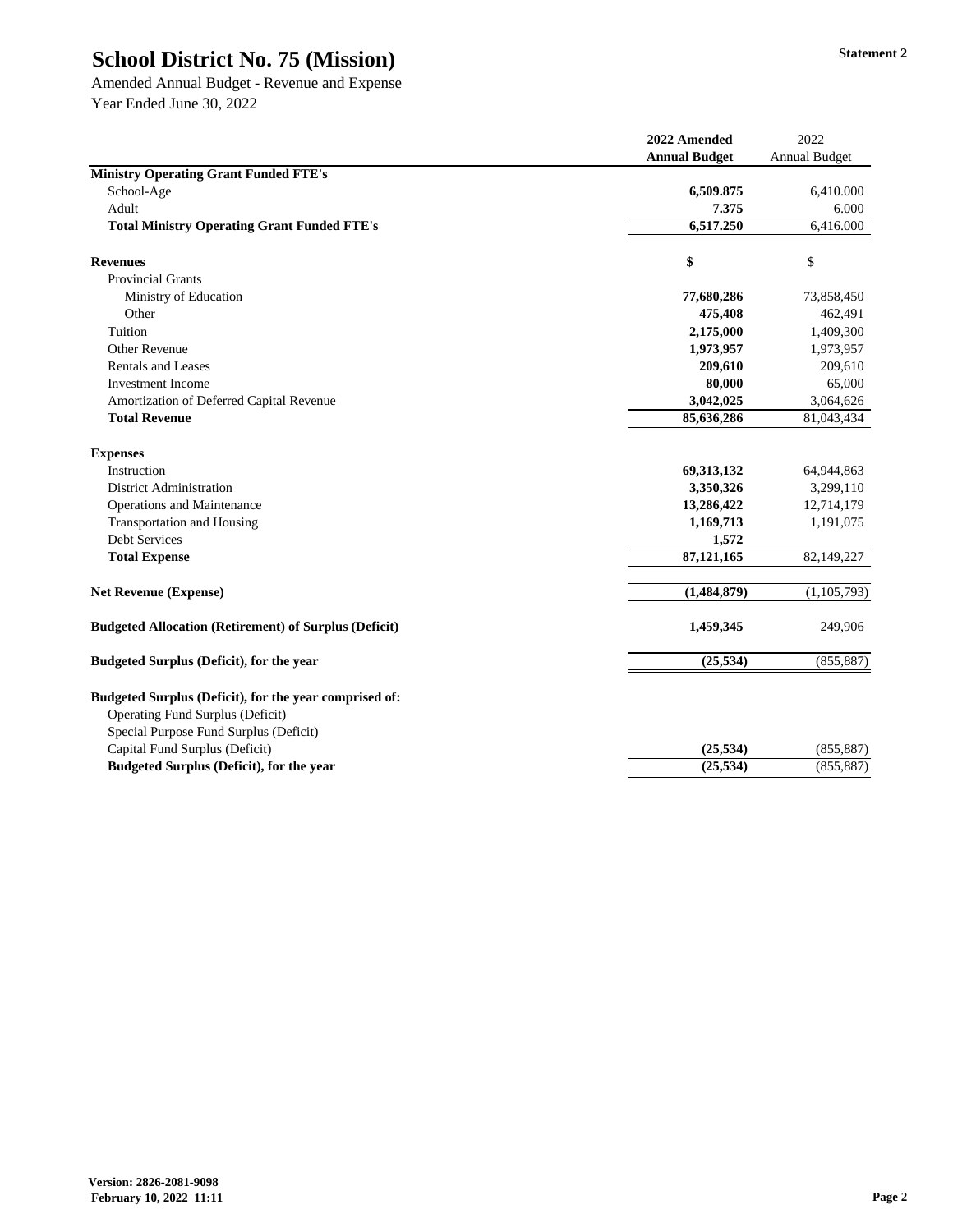Amended Annual Budget - Revenue and Expense Year Ended June 30, 2022

|                                                                     | 2022 Amended         | 2022                 |
|---------------------------------------------------------------------|----------------------|----------------------|
|                                                                     | <b>Annual Budget</b> | <b>Annual Budget</b> |
| <b>Budget Bylaw Amount</b>                                          |                      |                      |
| <b>Operating - Total Expense</b>                                    | 72,225,365           | 69,981,234           |
| Special Purpose Funds - Total Expense                               | 10,802,569           | 8,112,480            |
| Capital Fund - Total Expense                                        | 4,093,231            | 4,055,513            |
| Capital Fund - Tangible Capital Assets Purchased from Local Capital | 170,000              | 125,000              |
| <b>Total Budget Bylaw Amount</b>                                    | 87,291,165           | 82,274,227           |

#### **Approved by the Board**

Original signed by T. Loffler

Signature of the Chairperson of the Board of Education

Original signed by A. Wilson

Signature of the Superintendent

Original signed by C. Becker

Signature of the Secretary Treasurer

Date Signed

Date Signed

Date Signed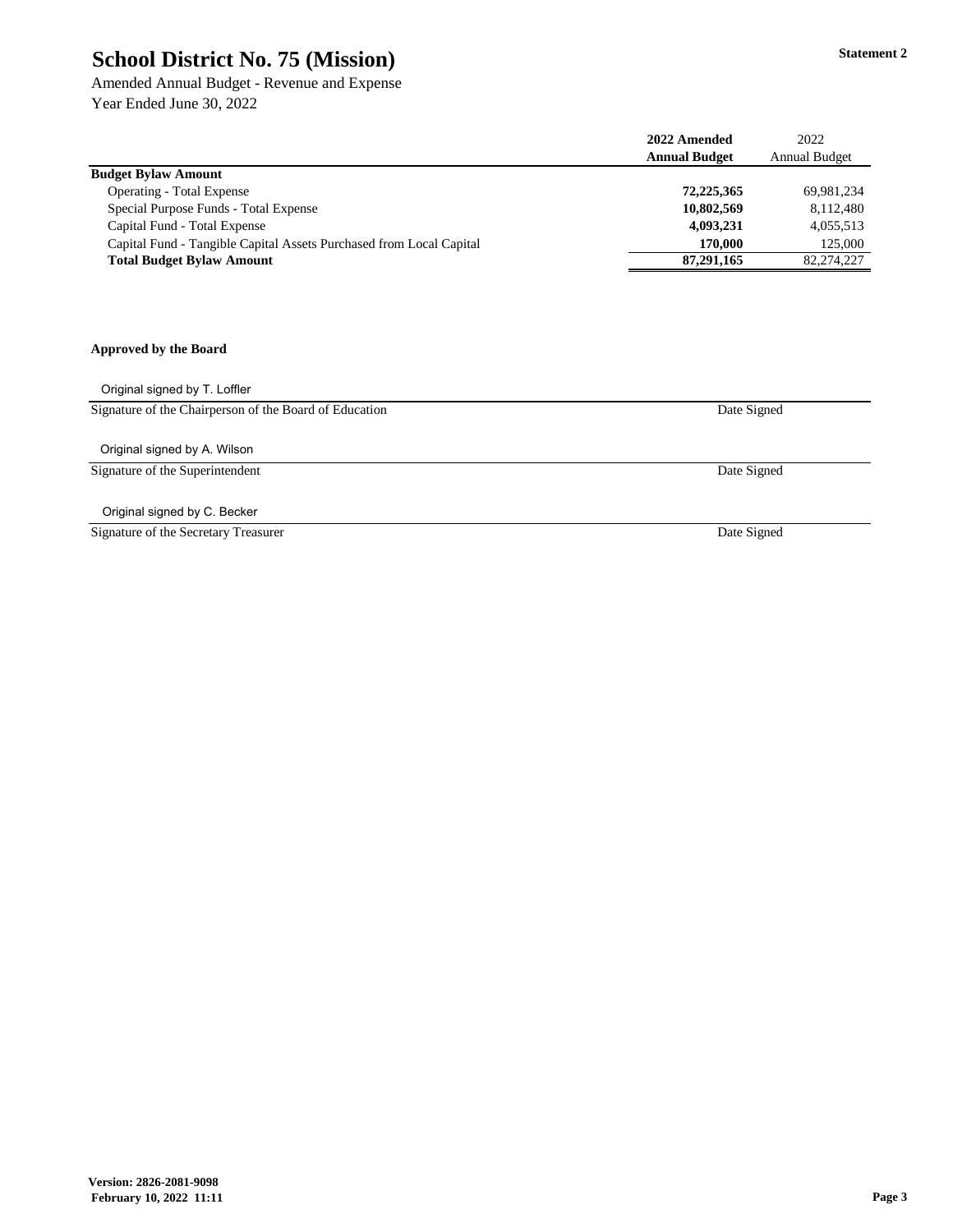|                                                          | 2022 Amended         | 2022                 |
|----------------------------------------------------------|----------------------|----------------------|
|                                                          | <b>Annual Budget</b> | <b>Annual Budget</b> |
|                                                          | \$                   | \$                   |
| Surplus (Deficit) for the year                           | (1,484,879)          | (1,105,793)          |
| <b>Effect of change in Tangible Capital Assets</b>       |                      |                      |
| <b>Acquisition of Tangible Capital Assets</b>            |                      |                      |
| From Local Capital                                       | (170,000)            | (125,000)            |
| From Deferred Capital Revenue                            | (2,435,000)          | (1,995,712)          |
| <b>Total Acquisition of Tangible Capital Assets</b>      | (2,605,000)          | (2,120,712)          |
| <b>Amortization of Tangible Capital Assets</b>           | 4,091,659            | 4,055,513            |
| <b>Total Effect of change in Tangible Capital Assets</b> | 1,486,659            | 1,934,801            |
| <b>Acquisitions of Prepaid Expenses</b>                  | (200,000)            | (200,000)            |
| Use of Prepaid Expenses                                  | 229,116              | 200,000              |
|                                                          | 29,116               |                      |
| (Increase) Decrease in Net Financial Assets (Debt)       | 30,896               | 829,008              |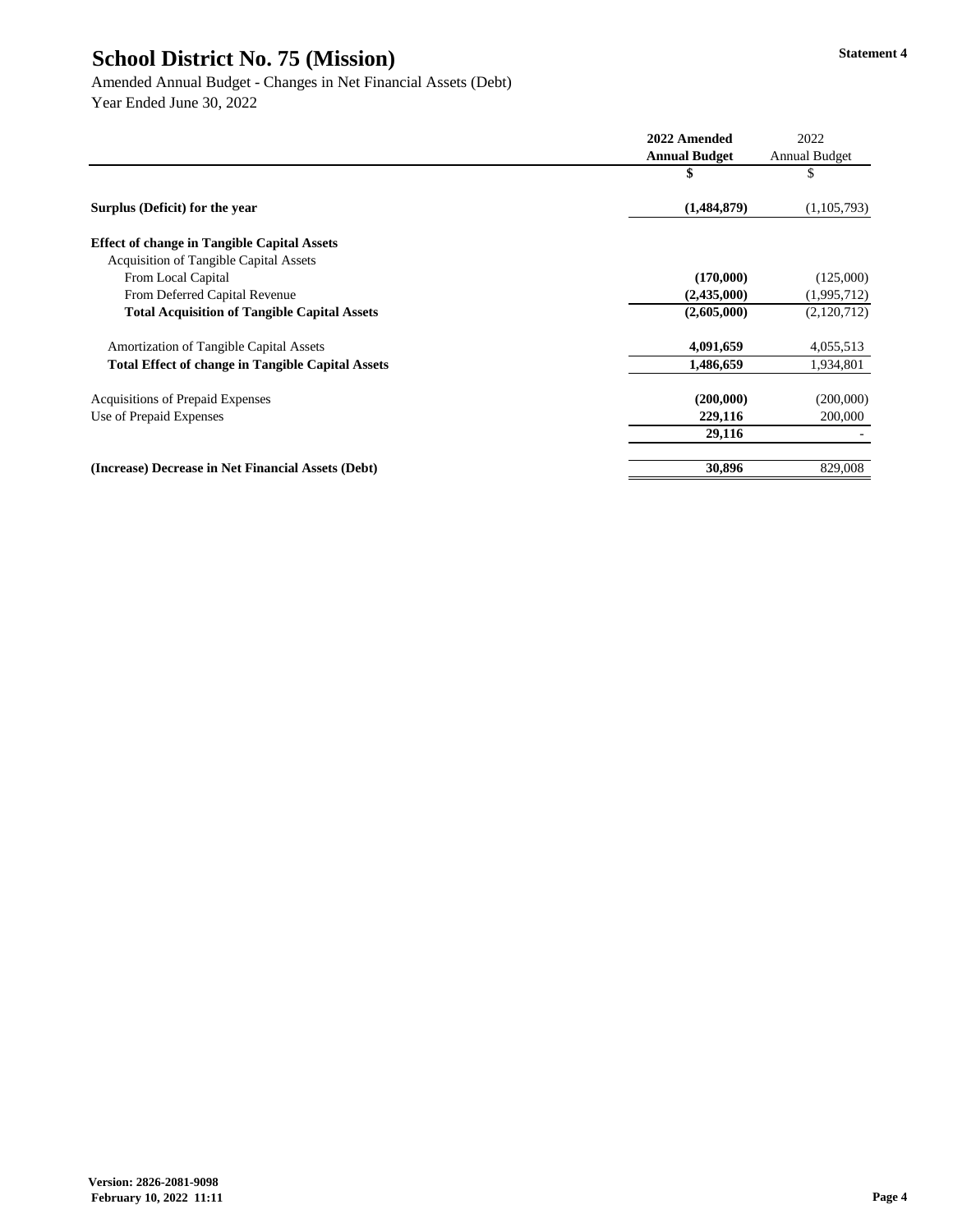Amended Annual Budget - Schedule of Changes in Accumulated Surplus (Deficit) by Fund Year Ended June 30, 2022

|                                                            | <b>Operating</b> | <b>Special Purpose</b> | Capital     | 2022 Amended         |
|------------------------------------------------------------|------------------|------------------------|-------------|----------------------|
|                                                            | <b>Fund</b>      | <b>Fund</b>            | <b>Fund</b> | <b>Annual Budget</b> |
|                                                            | \$               | \$                     | \$          | \$                   |
| <b>Accumulated Surplus (Deficit), beginning of year</b>    | 3,419,930        |                        | 26,986,643  | 30,406,573           |
| <b>Changes for the year</b>                                |                  |                        |             |                      |
| Net Revenue (Expense) for the year                         | (433, 673)       |                        | (1,051,206) | (1,484,879)          |
| <b>Interfund Transfers</b>                                 |                  |                        |             |                      |
| Local Capital                                              | (990,000)        |                        | 990,000     |                      |
| Other                                                      | (35,672)         |                        | 35,672      |                      |
| Net Changes for the year                                   | (1,459,345)      |                        | (25, 534)   | (1,484,879)          |
| <b>Budgeted Accumulated Surplus (Deficit), end of year</b> | 1,960,585        |                        | 26,961,109  | 28,921,694           |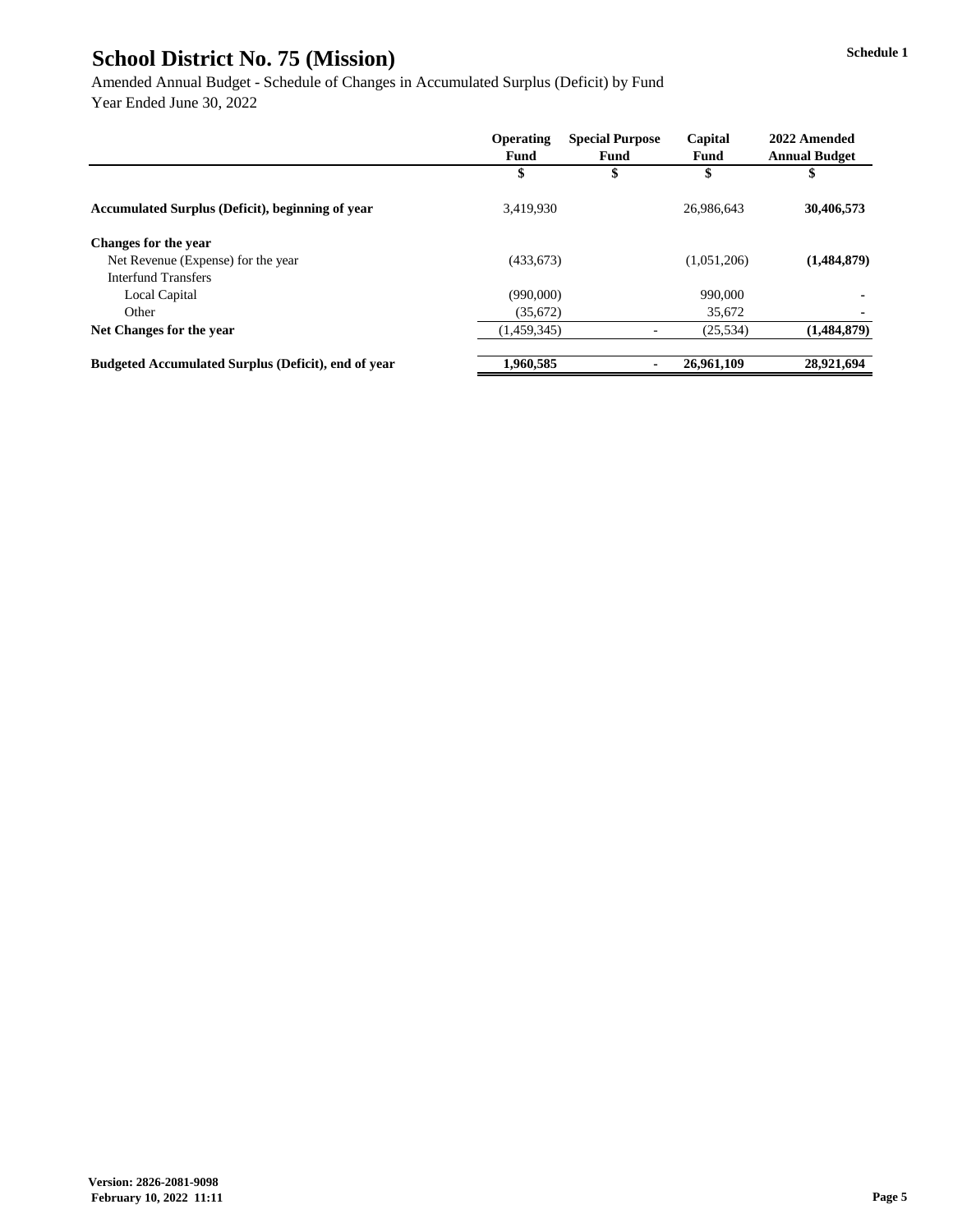## Amended Annual Budget - Operating Revenue and Expense

|                                                  | 2022 Amended         | 2022                 |
|--------------------------------------------------|----------------------|----------------------|
|                                                  | <b>Annual Budget</b> | <b>Annual Budget</b> |
|                                                  | \$                   | \$                   |
| <b>Revenues</b>                                  |                      |                      |
| <b>Provincial Grants</b>                         |                      |                      |
| Ministry of Education                            | 68,802,843           | 67,627,679           |
| Other                                            | 320,282              | 350,782              |
| Tuition                                          | 2,175,000            | 1,409,300            |
| <b>Other Revenue</b>                             | 203,957              | 203,957              |
| <b>Rentals and Leases</b>                        | 209,610              | 209,610              |
| <b>Investment Income</b>                         | 80,000               | 65,000               |
| <b>Total Revenue</b>                             | 71,791,692           | 69,866,328           |
|                                                  |                      |                      |
| <b>Expenses</b>                                  |                      |                      |
| Instruction                                      | 59,323,582           | 57,277,211           |
| <b>District Administration</b>                   | 3,238,816            | 3,188,395            |
| <b>Operations and Maintenance</b>                | 8,526,307            | 8,324,553            |
| <b>Transportation and Housing</b>                | 1,136,660            | 1,191,075            |
| <b>Total Expense</b>                             | 72,225,365           | 69,981,234           |
| <b>Net Revenue (Expense)</b>                     | (433, 673)           | (114,906)            |
| <b>Budgeted Prior Year Surplus Appropriation</b> | 1,459,345            | 249,906              |
| Net Transfers (to) from other funds              |                      |                      |
| <b>Local Capital</b>                             | (990,000)            | (135,000)            |
| Other                                            | (35, 672)            |                      |
| <b>Total Net Transfers</b>                       | (1,025,672)          | (135,000)            |
| <b>Budgeted Surplus (Deficit), for the year</b>  | $\blacksquare$       |                      |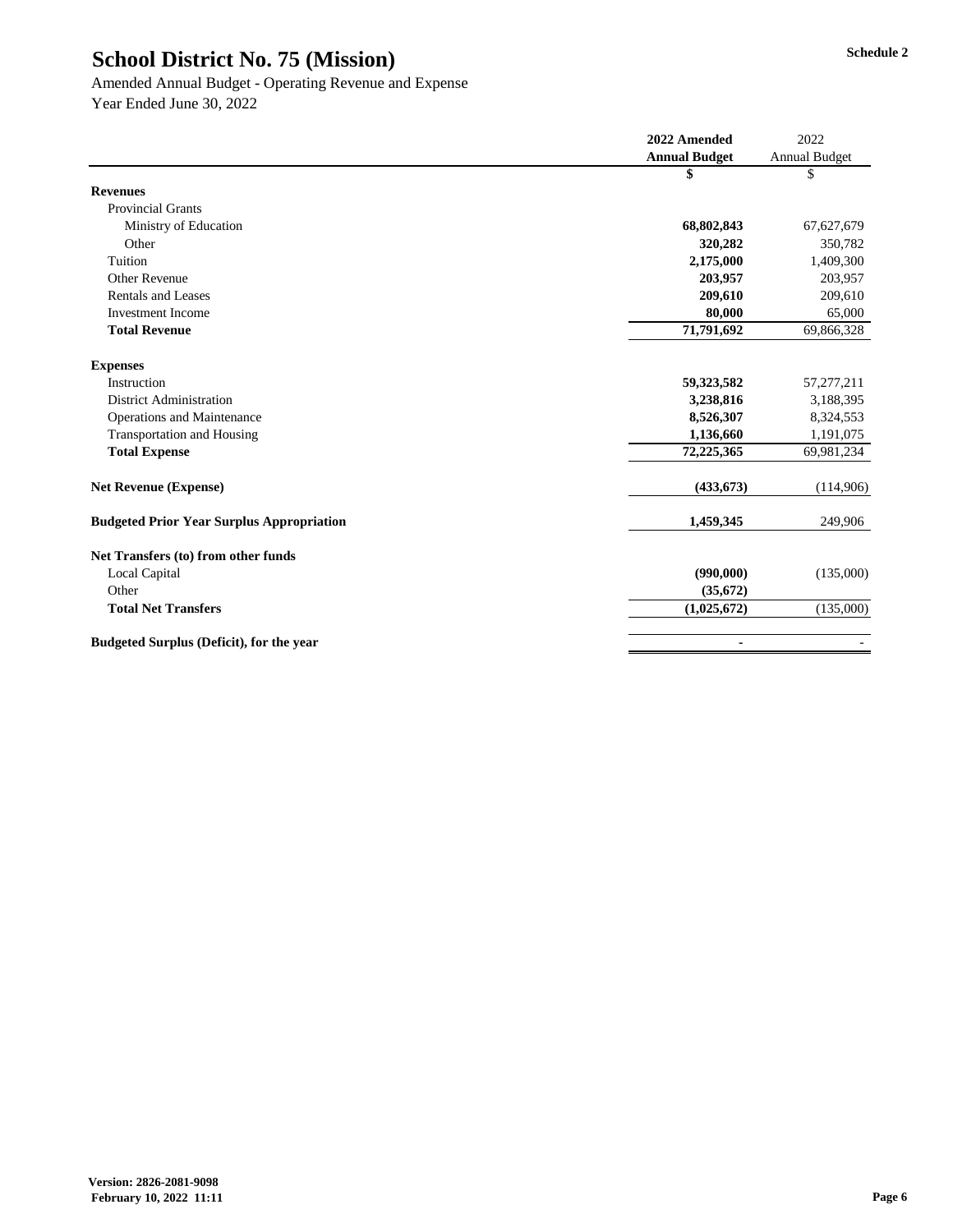#### Amended Annual Budget - Schedule of Operating Revenue by Source

|                                                        | 2022 Amended         | 2022                 |
|--------------------------------------------------------|----------------------|----------------------|
|                                                        | <b>Annual Budget</b> | <b>Annual Budget</b> |
|                                                        | \$                   | \$                   |
| <b>Provincial Grants - Ministry of Education</b>       |                      |                      |
| Operating Grant, Ministry of Education                 | 67,991,333           | 66,542,680           |
| <b>ISC/LEA Recovery</b>                                | (173, 957)           | (173, 957)           |
| Other Ministry of Education Grants                     |                      |                      |
| Pay Equity                                             | 725,901              | 725,901              |
| <b>Student Transportation Fund</b>                     | 188,900              | 188,900              |
| <b>Support Staff Benefits Grant</b>                    | 55,180               | 55,180               |
| FSA Scorer Grant                                       | 13,000               | 13,000               |
| <b>Increased Enrolment Projected</b>                   |                      | 275,975              |
| <b>Early Learning Framework</b>                        | 2,486                |                      |
| <b>Total Provincial Grants - Ministry of Education</b> | 68,802,843           | 67,627,679           |
| <b>Provincial Grants - Other</b>                       | 320,282              | 350,782              |
| <b>Tuition</b>                                         |                      |                      |
| <b>Continuing Education</b>                            | 320,000              | 280,000              |
| International and Out of Province Students             | 1,855,000            | 1,129,300            |
| <b>Total Tuition</b>                                   | 2,175,000            | 1,409,300            |
| <b>Other Revenues</b>                                  |                      |                      |
| Funding from First Nations                             | 173,957              | 173,957              |
| Miscellaneous                                          |                      |                      |
| Pay for Service - Riverside                            | 5,000                | 5,000                |
| Other                                                  | 25,000               | 25,000               |
| <b>Total Other Revenue</b>                             | 203,957              | 203,957              |
| <b>Rentals and Leases</b>                              | 209,610              | 209,610              |
| <b>Investment Income</b>                               | 80,000               | 65,000               |
| <b>Total Operating Revenue</b>                         | 71,791,692           | 69,866,328           |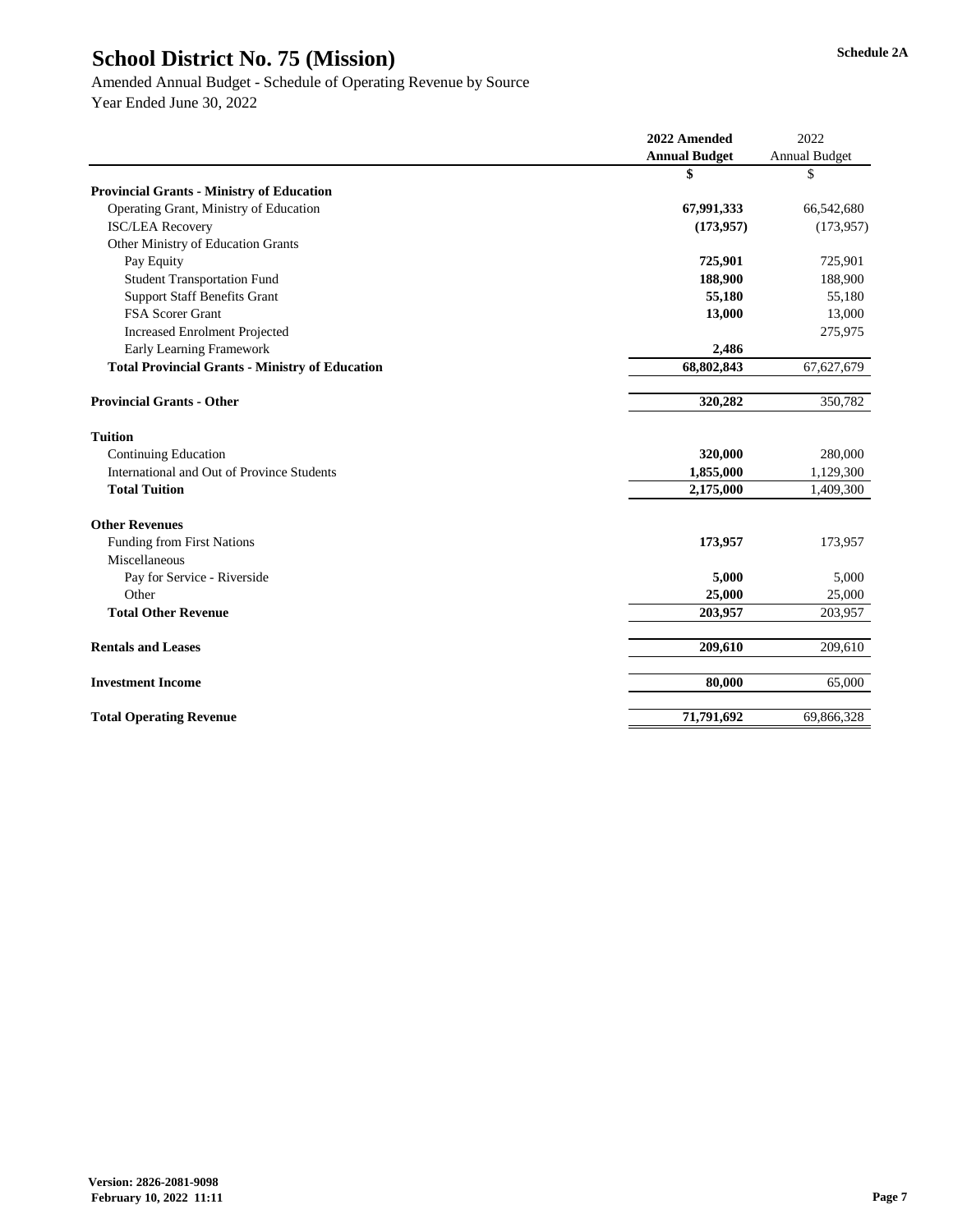|                                     | 2022 Amended         | 2022                 |
|-------------------------------------|----------------------|----------------------|
|                                     | <b>Annual Budget</b> | <b>Annual Budget</b> |
|                                     | \$                   | \$                   |
| <b>Salaries</b>                     |                      |                      |
| Teachers                            | 28,349,424           | 28,267,640           |
| Principals and Vice Principals      | 4,568,988            | 4,336,160            |
| <b>Educational Assistants</b>       | 6,789,700            | 6,507,900            |
| <b>Support Staff</b>                | 7,894,340            | 7,818,840            |
| <b>Other Professionals</b>          | 2,068,838            | 2,083,004            |
| Substitutes                         | 2,800,000            | 2,800,000            |
| <b>Total Salaries</b>               | 52,471,290           | 51,813,544           |
| <b>Employee Benefits</b>            | 12,238,731           | 11,937,161           |
| <b>Total Salaries and Benefits</b>  | 64,710,021           | 63,750,705           |
| <b>Services and Supplies</b>        |                      |                      |
| Services                            | 2,202,661            | 1,947,056            |
| <b>Student Transportation</b>       | 19,000               | 19,000               |
| Professional Development and Travel | 740,198              | 463,290              |
| <b>Rentals and Leases</b>           | 158,449              | 130,000              |
| Dues and Fees                       | 89,100               | 88,100               |
| Insurance                           | 160,000              | 160,000              |
| Supplies                            | 2,819,936            | 2,201,083            |
| <b>Utilities</b>                    | 1,326,000            | 1,222,000            |
| <b>Total Services and Supplies</b>  | 7,515,344            | 6,230,529            |
| <b>Total Operating Expense</b>      | 72,225,365           | 69,981,234           |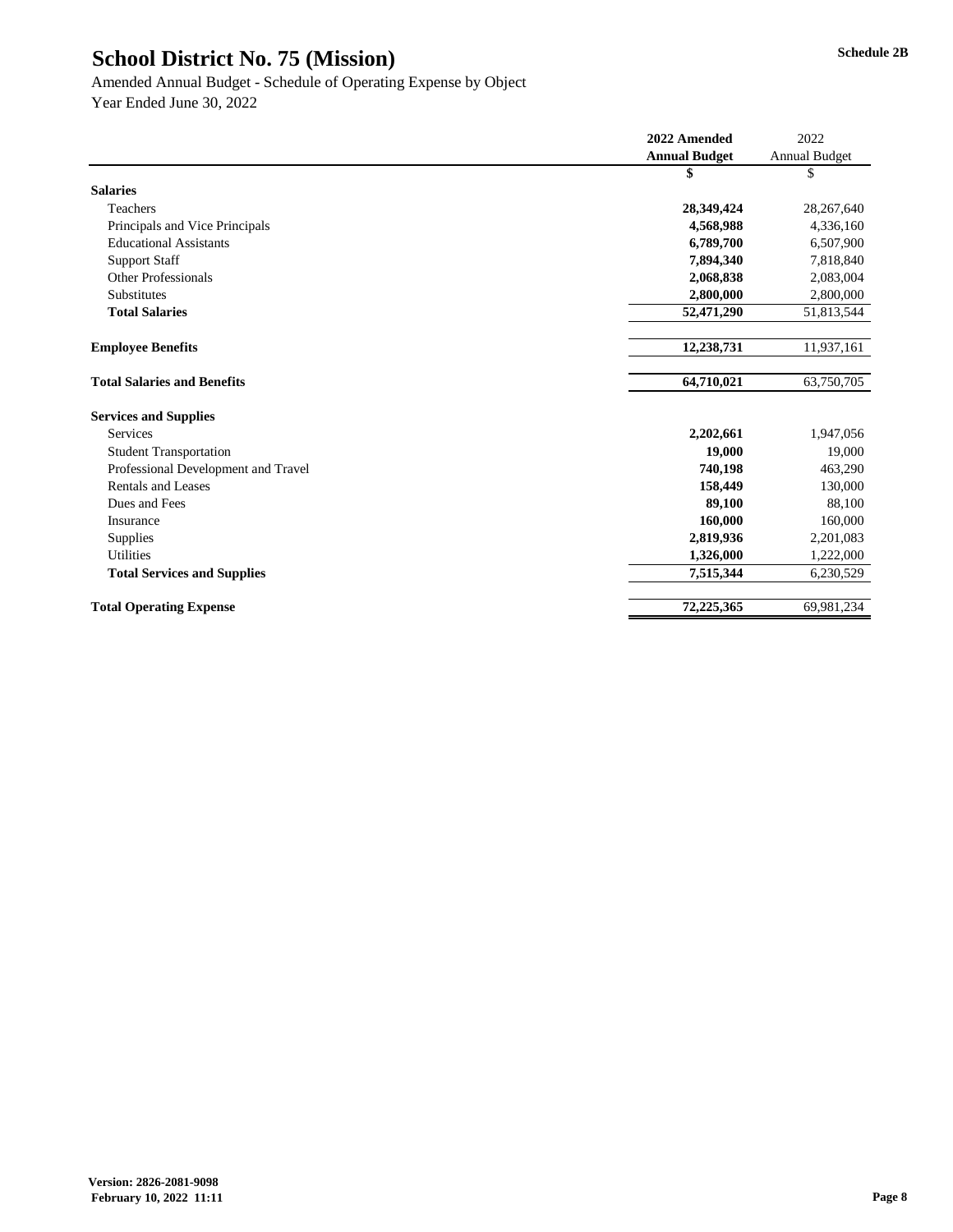# School District No. 75 (Mission) Schedule 2C

Amended Annual Budget - Operating Expense by Function, Program and Object

|                                                 | <b>Teachers</b><br><b>Salaries</b> | <b>Principals and</b><br><b>Vice Principals</b><br><b>Salaries</b> | <b>Educational</b><br><b>Assistants</b><br><b>Salaries</b> | <b>Support</b><br><b>Staff</b><br><b>Salaries</b> | Other<br><b>Professionals</b><br><b>Salaries</b> | <b>Substitutes</b><br><b>Salaries</b> | <b>Total</b><br><b>Salaries</b> |
|-------------------------------------------------|------------------------------------|--------------------------------------------------------------------|------------------------------------------------------------|---------------------------------------------------|--------------------------------------------------|---------------------------------------|---------------------------------|
|                                                 | \$                                 | \$                                                                 | \$                                                         | \$                                                | \$                                               | \$                                    | \$                              |
| 1 Instruction                                   |                                    |                                                                    |                                                            |                                                   |                                                  |                                       |                                 |
| 1.02 Regular Instruction                        | 23,170,424                         | 740,500                                                            | 52,200                                                     | 363,000                                           |                                                  | 2,010,514                             | 26,336,638                      |
| 1.03 Career Programs                            | 557,500                            | 134,100                                                            |                                                            | 356,400                                           |                                                  |                                       | 1,048,000                       |
| 1.07 Library Services                           | 1,134,300                          |                                                                    |                                                            |                                                   |                                                  |                                       | 1,134,300                       |
| 1.08 Counselling                                | 1,110,700                          |                                                                    |                                                            |                                                   |                                                  |                                       | 1,110,700                       |
| 1.10 Special Education                          | 1,857,100                          | 96,400                                                             | 5,599,700                                                  | 734,640                                           |                                                  | 431,508                               | 8,719,348                       |
| 1.30 English Language Learning                  | 156,600                            | 14,100                                                             | 167,500                                                    |                                                   |                                                  |                                       | 338,200                         |
| 1.31 Indigenous Education                       | 337,500                            | 137,800                                                            | 936,200                                                    | 35,900                                            |                                                  | 25,000                                | 1,472,400                       |
| 1.41 School Administration                      |                                    | 3,318,788                                                          |                                                            | 1,250,800                                         | 76,400                                           | 69,918                                | 4,715,906                       |
| 1.60 Summer School                              | 25,300                             |                                                                    |                                                            |                                                   |                                                  |                                       | 25,300                          |
| 1.62 International and Out of Province Students |                                    | 127,300                                                            | 34,100                                                     | 99,800                                            | 66,800                                           |                                       | 328,000                         |
| 1.64 Other                                      |                                    |                                                                    |                                                            | 30,000                                            |                                                  |                                       | 30,000                          |
| <b>Total Function 1</b>                         | 28,349,424                         | 4,568,988                                                          | 6,789,700                                                  | 2,870,540                                         | 143,200                                          | 2,536,940                             | 45,258,792                      |
| <b>4 District Administration</b>                |                                    |                                                                    |                                                            |                                                   |                                                  |                                       |                                 |
| 4.11 Educational Administration                 |                                    |                                                                    |                                                            | 138,700                                           | 568,400                                          |                                       | 707,100                         |
| 4.40 School District Governance                 |                                    |                                                                    |                                                            |                                                   | 88,738                                           |                                       | 88,738                          |
| 4.41 Business Administration                    |                                    |                                                                    |                                                            | 442,500                                           | 903,300                                          | 5,000                                 | 1,350,800                       |
| <b>Total Function 4</b>                         | $\blacksquare$                     | $\blacksquare$                                                     | $\blacksquare$                                             | 581,200                                           | 1,560,438                                        | 5,000                                 | 2,146,638                       |
| <b>5 Operations and Maintenance</b>             |                                    |                                                                    |                                                            |                                                   |                                                  |                                       |                                 |
| 5.41 Operations and Maintenance Administration  |                                    |                                                                    |                                                            | 124,800                                           | 278,500                                          | 25,000                                | 428,300                         |
| 5.50 Maintenance Operations                     |                                    |                                                                    |                                                            | 3,400,750                                         |                                                  | 233,060                               | 3,633,810                       |
| 5.52 Maintenance of Grounds                     |                                    |                                                                    |                                                            | 284,800                                           |                                                  |                                       | 284,800                         |
| 5.56 Utilities<br><b>Total Function 5</b>       |                                    |                                                                    |                                                            | 3,810,350                                         | 278,500                                          | 258,060                               | 4,346,910                       |
|                                                 |                                    |                                                                    |                                                            |                                                   |                                                  |                                       |                                 |
| <b>7 Transportation and Housing</b>             |                                    |                                                                    |                                                            |                                                   |                                                  |                                       |                                 |
| 7.41 Transportation and Housing Administration  |                                    |                                                                    |                                                            | 28,800                                            | 86,700                                           |                                       | 115,500                         |
| 7.70 Student Transportation                     |                                    |                                                                    |                                                            | 603,450                                           |                                                  |                                       | 603,450                         |
| <b>Total Function 7</b>                         |                                    |                                                                    | $\blacksquare$                                             | 632,250                                           | 86,700                                           | $\blacksquare$                        | 718,950                         |
| <b>9 Debt Services</b>                          |                                    |                                                                    |                                                            |                                                   |                                                  |                                       |                                 |
| <b>Total Function 9</b>                         | $\blacksquare$                     | $\blacksquare$                                                     |                                                            |                                                   | $\blacksquare$                                   |                                       |                                 |
| <b>Total Functions 1 - 9</b>                    | 28,349,424                         | 4,568,988                                                          | 6,789,700                                                  | 7,894,340                                         | 2,068,838                                        | 2,800,000                             | 52,471,290                      |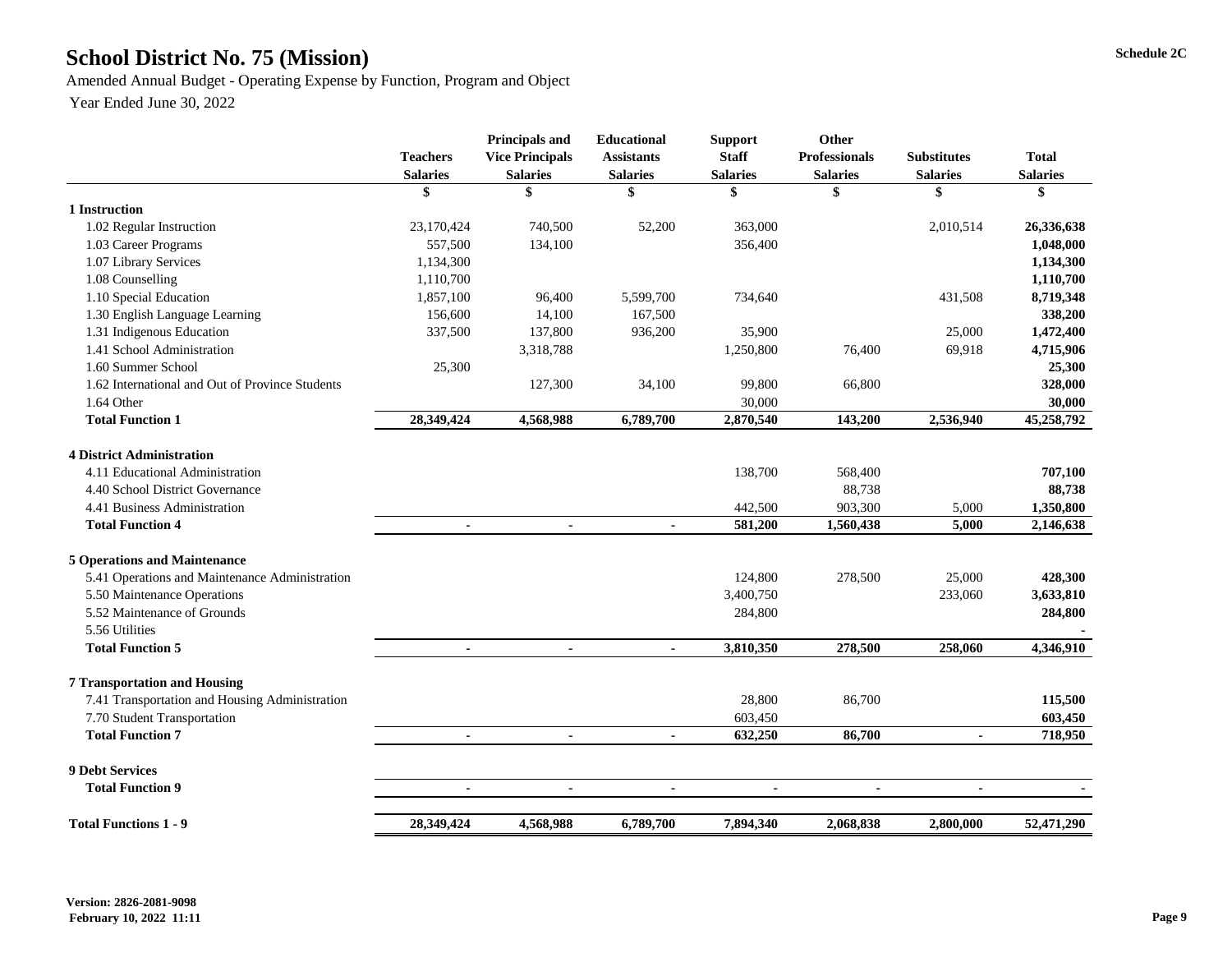# School District No. 75 (Mission) Schedule 2C

Amended Annual Budget - Operating Expense by Function, Program and Object Year Ended June 30, 2022

|                                                 | <b>Total</b>    | <b>Employee</b> | <b>Total Salaries</b> | <b>Services and</b> | 2022 Amended         | 2022                 |
|-------------------------------------------------|-----------------|-----------------|-----------------------|---------------------|----------------------|----------------------|
|                                                 | <b>Salaries</b> | <b>Benefits</b> | and Benefits          | <b>Supplies</b>     | <b>Annual Budget</b> | <b>Annual Budget</b> |
|                                                 | \$              | \$              | \$                    |                     |                      | S                    |
| 1 Instruction                                   |                 |                 |                       |                     |                      |                      |
| 1.02 Regular Instruction                        | 26,336,638      | 6,067,861       | 32,404,499            | 1,701,264           | 34, 105, 763         | 32,573,084           |
| 1.03 Career Programs                            | 1,048,000       | 252,840         | 1,300,840             | 267,570             | 1,568,410            | 1,761,278            |
| 1.07 Library Services                           | 1,134,300       | 267,720         | 1,402,020             | 42,000              | 1,444,020            | 1,423,940            |
| 1.08 Counselling                                | 1,110,700       | 262,120         | 1,372,820             | 5,500               | 1,378,320            | 1,370,920            |
| 1.10 Special Education                          | 8,719,348       | 2,156,630       | 10,875,978            | 203,500             | 11,079,478           | 10,918,178           |
| 1.30 English Language Learning                  | 338,200         | 39,910          | 378,110               | 5,000               | 383,110              | 666,888              |
| 1.31 Indigenous Education                       | 1,472,400       | 355,440         | 1,827,840             | 517,450             | 2,345,290            | 2,120,591            |
| 1.41 School Administration                      | 4,715,906       | 1,044,455       | 5,760,361             | 202,700             | 5,963,061            | 5,676,426            |
| 1.60 Summer School                              | 25,300          | 5,970           | 31,270                |                     | 31,270               | 31,220               |
| 1.62 International and Out of Province Students | 328,000         | 74,260          | 402,260               | 585,000             | 987,260              | 734,686              |
| 1.64 Other                                      | 30,000          | 7,600           | 37,600                |                     | 37,600               |                      |
| <b>Total Function 1</b>                         | 45,258,792      | 10,534,806      | 55,793,598            | 3,529,984           | 59,323,582           | 57, 277, 211         |
| <b>4 District Administration</b>                |                 |                 |                       |                     |                      |                      |
| 4.11 Educational Administration                 | 707,100         | 150,020         | 857,120               | 159,000             | 1,016,120            | 1,008,820            |
| 4.40 School District Governance                 | 88,738          | 22,185          | 110,923               | 66,500              | 177,423              | 180,313              |
| 4.41 Business Administration                    | 1,350,800       | 297,730         | 1,648,530             | 396,743             | 2,045,273            | 1,999,262            |
| <b>Total Function 4</b>                         | 2,146,638       | 469,935         | 2,616,573             | 622,243             | 3,238,816            | 3,188,395            |
| <b>5 Operations and Maintenance</b>             |                 |                 |                       |                     |                      |                      |
| 5.41 Operations and Maintenance Administration  | 428,300         | 89,780          | 518,080               | 256,450             | 774,530              | 854,005              |
|                                                 |                 |                 |                       |                     |                      |                      |
| 5.50 Maintenance Operations                     | 3,633,810       | 886,300         | 4,520,110             | 1,374,267           | 5,894,377            | 5,688,248            |
| 5.52 Maintenance of Grounds                     | 284,800         | 74,600          | 359,400               | 172,000             | 531,400              | 560,300              |
| 5.56 Utilities                                  |                 |                 |                       | 1,326,000           | 1,326,000            | 1,222,000            |
| <b>Total Function 5</b>                         | 4,346,910       | 1,050,680       | 5,397,590             | 3,128,717           | 8,526,307            | 8,324,553            |
| <b>7 Transportation and Housing</b>             |                 |                 |                       |                     |                      |                      |
| 7.41 Transportation and Housing Administration  | 115,500         | 25,410          | 140,910               | 6,400               | 147,310              | 147,625              |
| 7.70 Student Transportation                     | 603,450         | 157,900         | 761,350               | 228,000             | 989,350              | 1,043,450            |
| <b>Total Function 7</b>                         | 718,950         | 183,310         | 902,260               | 234,400             | 1,136,660            | 1,191,075            |
| <b>9 Debt Services</b>                          |                 |                 |                       |                     |                      |                      |
| <b>Total Function 9</b>                         |                 |                 |                       |                     |                      |                      |
| <b>Total Functions 1 - 9</b>                    | 52,471,290      | 12,238,731      | 64,710,021            | 7,515,344           | 72,225,365           | 69,981,234           |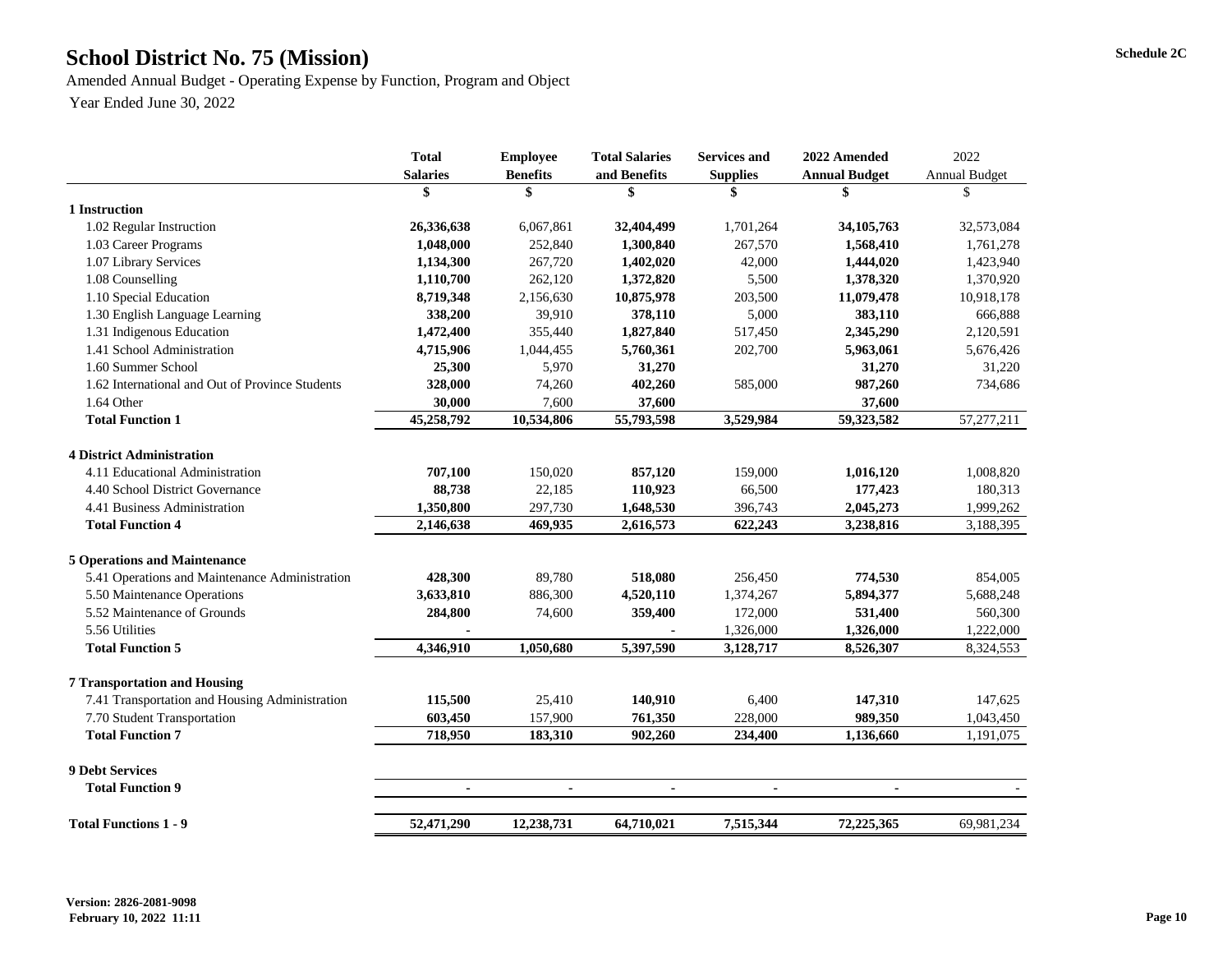#### Amended Annual Budget - Special Purpose Revenue and Expense

|                                                 | 2022 Amended         | 2022                 |
|-------------------------------------------------|----------------------|----------------------|
|                                                 | <b>Annual Budget</b> | <b>Annual Budget</b> |
|                                                 | \$                   | P                    |
| <b>Revenues</b>                                 |                      |                      |
| <b>Provincial Grants</b>                        |                      |                      |
| Ministry of Education                           | 8,877,443            | 6,230,771            |
| Other                                           | 155,126              | 111,709              |
| <b>Other Revenue</b>                            | 1,770,000            | 1,770,000            |
| <b>Total Revenue</b>                            | 10,802,569           | 8,112,480            |
| <b>Expenses</b>                                 |                      |                      |
| Instruction                                     | 9,989,550            | 7,667,652            |
| <b>District Administration</b>                  | 111,510              | 110,715              |
| <b>Operations and Maintenance</b>               | 668,456              | 334,113              |
| <b>Transportation and Housing</b>               | 33,053               |                      |
| <b>Total Expense</b>                            | 10,802,569           | 8,112,480            |
| <b>Budgeted Surplus (Deficit), for the year</b> | $\blacksquare$       |                      |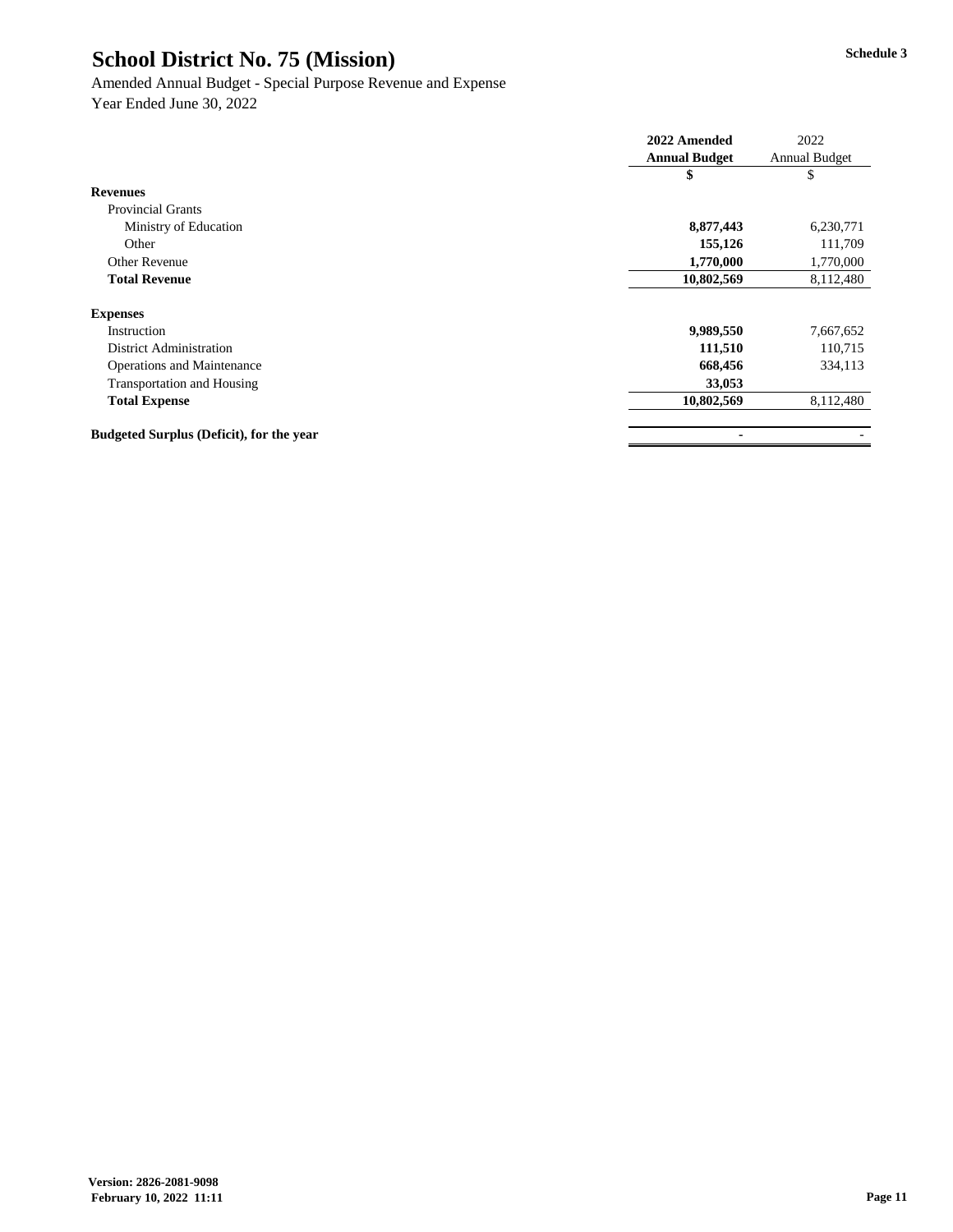# **Schedule 3A School District No. 75 (Mission)**

Amended Annual Budget - Changes in Special Purpose Funds

|                                                                        | <b>Annual</b><br><b>Facility</b><br>Grant | <b>Learning</b><br>Improvement<br><b>Fund</b> | <b>Scholarships</b><br>and<br><b>Bursaries</b> | <b>School</b><br>Generated<br><b>Funds</b> | <b>Strong</b><br><b>Start</b> | Ready,<br>Set,<br>Learn | <b>OLEP</b>       | <b>CommunityLINK Fund - Overhead</b> | <b>Classroom</b><br><b>Enhancement</b> |
|------------------------------------------------------------------------|-------------------------------------------|-----------------------------------------------|------------------------------------------------|--------------------------------------------|-------------------------------|-------------------------|-------------------|--------------------------------------|----------------------------------------|
|                                                                        |                                           |                                               |                                                |                                            | \$                            |                         | $\boldsymbol{\$}$ |                                      |                                        |
| Deferred Revenue, beginning of year                                    |                                           |                                               | 125,456                                        | 1,019,375                                  | 14,413                        | 12,870                  |                   |                                      |                                        |
| <b>Add:</b> Restricted Grants                                          |                                           |                                               |                                                |                                            |                               |                         |                   |                                      |                                        |
| Provincial Grants - Ministry of Education<br>Provincial Grants - Other | 244,250                                   | 231,682                                       |                                                |                                            | 160,000                       | 31,850                  | 96,219            | 412,254                              | 259,203                                |
| Other                                                                  |                                           |                                               | 70,000                                         | 1,700,000                                  |                               |                         |                   |                                      |                                        |
|                                                                        | 244,250                                   | 231,682                                       | 70,000                                         | 1,700,000                                  | 160,000                       | 31,850                  | 96,219            | 412,254                              | 259,203                                |
| <b>Less:</b> Allocated to Revenue<br>Recovered                         | 244,250                                   | 231,682                                       | 70,000                                         | 1,700,000                                  | 174,413                       | 44,720                  | 96,219            | 412,254                              | 259,203                                |
| Deferred Revenue, end of year                                          | $\sim$                                    | $\sim$                                        | 125,456                                        | 1,019,375                                  | $\sim$                        | $\sim$                  | $\sim$            | $\sim$                               |                                        |
| <b>Revenues</b>                                                        |                                           |                                               |                                                |                                            |                               |                         |                   |                                      |                                        |
| Provincial Grants - Ministry of Education<br>Provincial Grants - Other | 244,250                                   | 231,682                                       |                                                |                                            | 174,413                       | 44,720                  | 96,219            | 412,254                              | 259,203                                |
| Other Revenue                                                          |                                           |                                               | 70,000                                         | 1,700,000                                  |                               |                         |                   |                                      |                                        |
|                                                                        | 244,250                                   | 231,682                                       | 70,000                                         | 1,700,000                                  | 174,413                       | 44,720                  | 96,219            | 412,254                              | 259,203                                |
| <b>Expenses</b><br>Salaries                                            |                                           |                                               |                                                |                                            |                               |                         |                   |                                      |                                        |
| Teachers<br>Principals and Vice Principals                             |                                           |                                               |                                                |                                            |                               | 16,800                  | 16,800<br>22,300  | 16,800                               |                                        |
| <b>Educational Assistants</b>                                          |                                           | 194,700                                       |                                                |                                            |                               |                         |                   | 299,900                              |                                        |
| <b>Support Staff</b><br>Substitutes                                    | 54,956                                    |                                               |                                                |                                            | 125,000                       |                         | 8,000             |                                      | 92,160<br>117,942                      |
|                                                                        | 54,956                                    | 194,700                                       | $\overline{\phantom{a}}$                       | $\overline{\phantom{a}}$                   | 125,000                       | 16,800                  | 47,100            | 316,700                              | 210,102                                |
| <b>Employee Benefits</b>                                               | 18,319                                    | 36,982                                        |                                                |                                            | 31,500                        | 3,960                   | 8,640             | 78,960                               | 40,731                                 |
| Services and Supplies                                                  | 170,975                                   |                                               | 70,000                                         | 1,700,000                                  | 17,913                        | 23,960                  | 40,479            | 16,594                               | 8,370                                  |
|                                                                        | 244,250                                   | 231,682                                       | 70,000                                         | 1,700,000                                  | 174,413                       | 44,720                  | 96,219            | 412,254                              | 259,203                                |
| <b>Net Revenue (Expense)</b>                                           | $\sim$                                    | $\sim$                                        | $\sim$                                         | $\sim$                                     | $\sim$                        | $\sim$                  | $\sim$            | $\sim$                               | $\sim$ 100 $\mu$                       |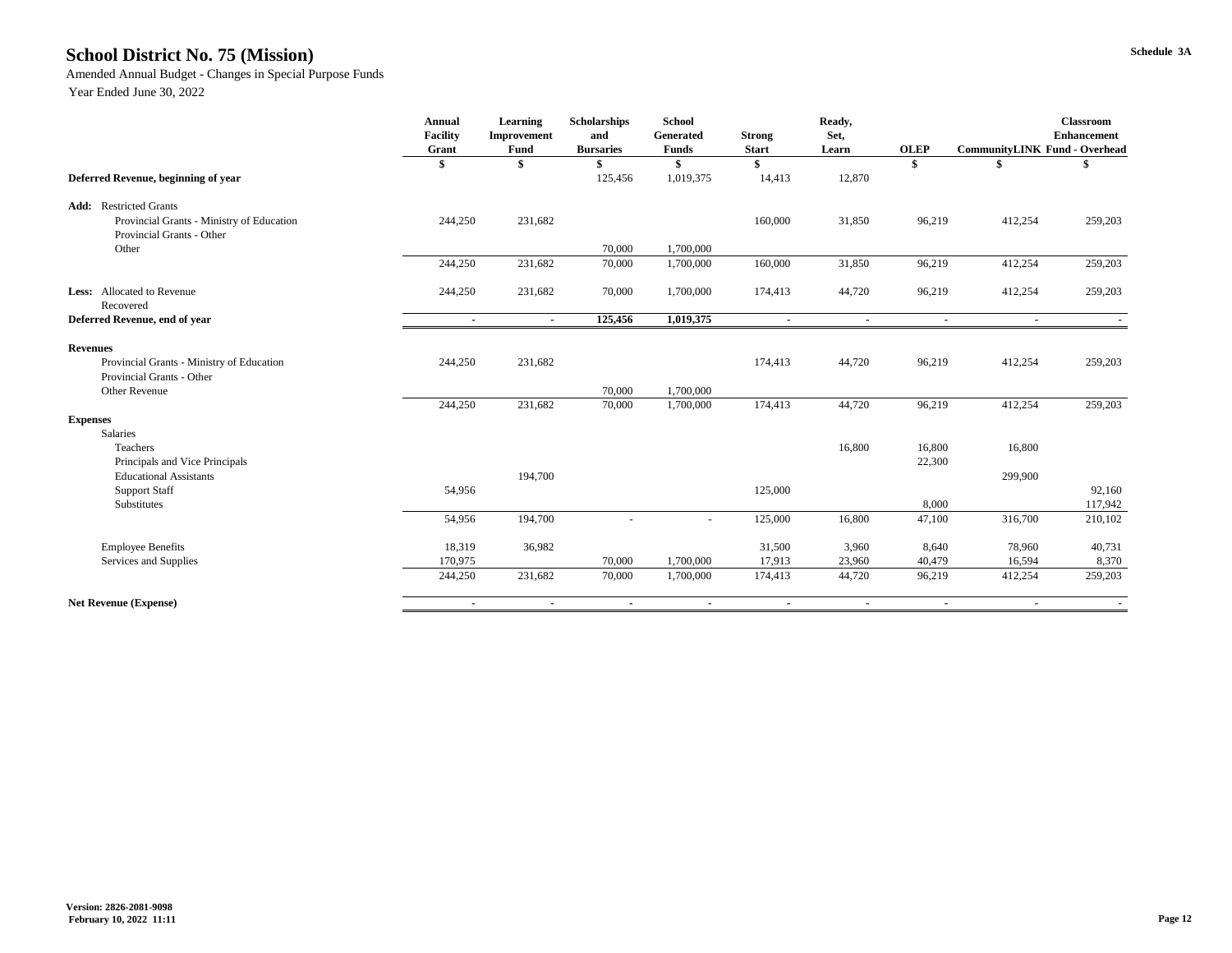# **Schedule 3A School District No. 75 (Mission)**

Amended Annual Budget - Changes in Special Purpose Funds

|                                                                                 | <b>Safe Return</b>                     |                                                                                  |                                                                |                                              |                                       |                                                                        |                                                              |                                   |                                    |
|---------------------------------------------------------------------------------|----------------------------------------|----------------------------------------------------------------------------------|----------------------------------------------------------------|----------------------------------------------|---------------------------------------|------------------------------------------------------------------------|--------------------------------------------------------------|-----------------------------------|------------------------------------|
|                                                                                 | <b>Classroom</b><br><b>Enhancement</b> | <b>Classroom</b><br><b>Enhancement</b><br><b>Fund - Staffing Fund - Remedies</b> | <b>First Nation</b><br><b>Student</b><br><b>Transportation</b> | <b>Mental</b><br><b>Health</b><br>in Schools | <b>Changing</b><br><b>Results for</b> | to School /<br><b>Restart: Health</b><br>Young Children & Safety Grant | <b>Federal Safe</b><br><b>Return to</b><br><b>Class Fund</b> | <b>MCFD</b><br><b>Early Years</b> | <b>MCFD</b><br><b>Middle Years</b> |
|                                                                                 |                                        |                                                                                  |                                                                |                                              |                                       |                                                                        |                                                              |                                   |                                    |
|                                                                                 |                                        |                                                                                  |                                                                |                                              |                                       |                                                                        |                                                              |                                   |                                    |
|                                                                                 |                                        |                                                                                  |                                                                | \$                                           |                                       |                                                                        |                                                              |                                   |                                    |
| Deferred Revenue, beginning of year                                             | 43,985                                 |                                                                                  | 19,504                                                         |                                              | 10,201                                | 49,881                                                                 | 128,706                                                      | 57,854                            | 21,100                             |
| <b>Add:</b> Restricted Grants                                                   |                                        |                                                                                  |                                                                |                                              |                                       |                                                                        |                                                              |                                   |                                    |
| Provincial Grants - Ministry of Education<br>Provincial Grants - Other<br>Other | 6,209,296                              | 688,451                                                                          | 13,549                                                         | 122,845                                      | 11,250                                | 161,019                                                                |                                                              | 62,200                            | 13,972                             |
|                                                                                 | 6,209,296                              | 688,451                                                                          | 13,549                                                         | 122,845                                      | 11,250                                | 161,019                                                                |                                                              | 62,200                            | 13,972                             |
| <b>Less:</b> Allocated to Revenue                                               | 6,209,296                              | 688,451                                                                          | 33,053                                                         | 122,845                                      | 21,451                                | 210,900                                                                | 128,706                                                      | 120,054                           | 35,072                             |
| Recovered                                                                       | 43,985                                 |                                                                                  |                                                                |                                              |                                       |                                                                        |                                                              |                                   |                                    |
| Deferred Revenue, end of year                                                   | $\sim$                                 | $\sim$                                                                           | $\sim$                                                         | $\sim$                                       | $\sim$                                | $\sim$                                                                 | $\sim$                                                       | $\sim$                            |                                    |
| <b>Revenues</b>                                                                 |                                        |                                                                                  |                                                                |                                              |                                       |                                                                        |                                                              |                                   |                                    |
| Provincial Grants - Ministry of Education<br>Provincial Grants - Other          | 6,209,296                              | 688,451                                                                          | 33,053                                                         | 122,845                                      | 21,451                                | 210,900                                                                | 128,706                                                      | 120,054                           | 35,072                             |
| Other Revenue                                                                   | 6,209,296                              | 688,451                                                                          | 33,053                                                         | 122,845                                      | 21,451                                | 210,900                                                                | 128,706                                                      | 120,054                           | 35,072                             |
| <b>Expenses</b>                                                                 |                                        |                                                                                  |                                                                |                                              |                                       |                                                                        |                                                              |                                   |                                    |
| Salaries                                                                        |                                        |                                                                                  |                                                                |                                              |                                       |                                                                        |                                                              |                                   |                                    |
| Teachers                                                                        | 5,027,419                              |                                                                                  |                                                                |                                              |                                       |                                                                        |                                                              |                                   |                                    |
| Principals and Vice Principals                                                  |                                        |                                                                                  |                                                                | 41,300                                       |                                       |                                                                        |                                                              |                                   |                                    |
| <b>Educational Assistants</b>                                                   |                                        |                                                                                  |                                                                |                                              |                                       |                                                                        |                                                              |                                   | 21,400                             |
| <b>Support Staff</b><br>Substitutes                                             |                                        |                                                                                  |                                                                |                                              |                                       | 129,300                                                                |                                                              | 57,400                            |                                    |
|                                                                                 | 5,027,419                              |                                                                                  |                                                                | 41,300                                       | $\overline{a}$                        | 129,300                                                                |                                                              | 57,400                            | 21,400                             |
| <b>Employee Benefits</b>                                                        | 1,181,877                              |                                                                                  |                                                                | 8,670                                        |                                       | 31,719                                                                 |                                                              | 14,400                            | 5,400                              |
| Services and Supplies                                                           |                                        | 688,451                                                                          | 33,053                                                         | 72,875                                       | 21,451                                | 49,881                                                                 | 128,706                                                      | 48,254                            | 8,272                              |
|                                                                                 | 6,209,296                              | 688,451                                                                          | 33,053                                                         | 122,845                                      | 21,451                                | 210,900                                                                | 128,706                                                      | 120,054                           | 35,072                             |
| <b>Net Revenue (Expense)</b>                                                    | $\sim$                                 | $\sim$                                                                           | $\blacksquare$                                                 | $\sim$                                       | $\sim$                                | $\sim$                                                                 | $\sim$                                                       | $\sim$                            |                                    |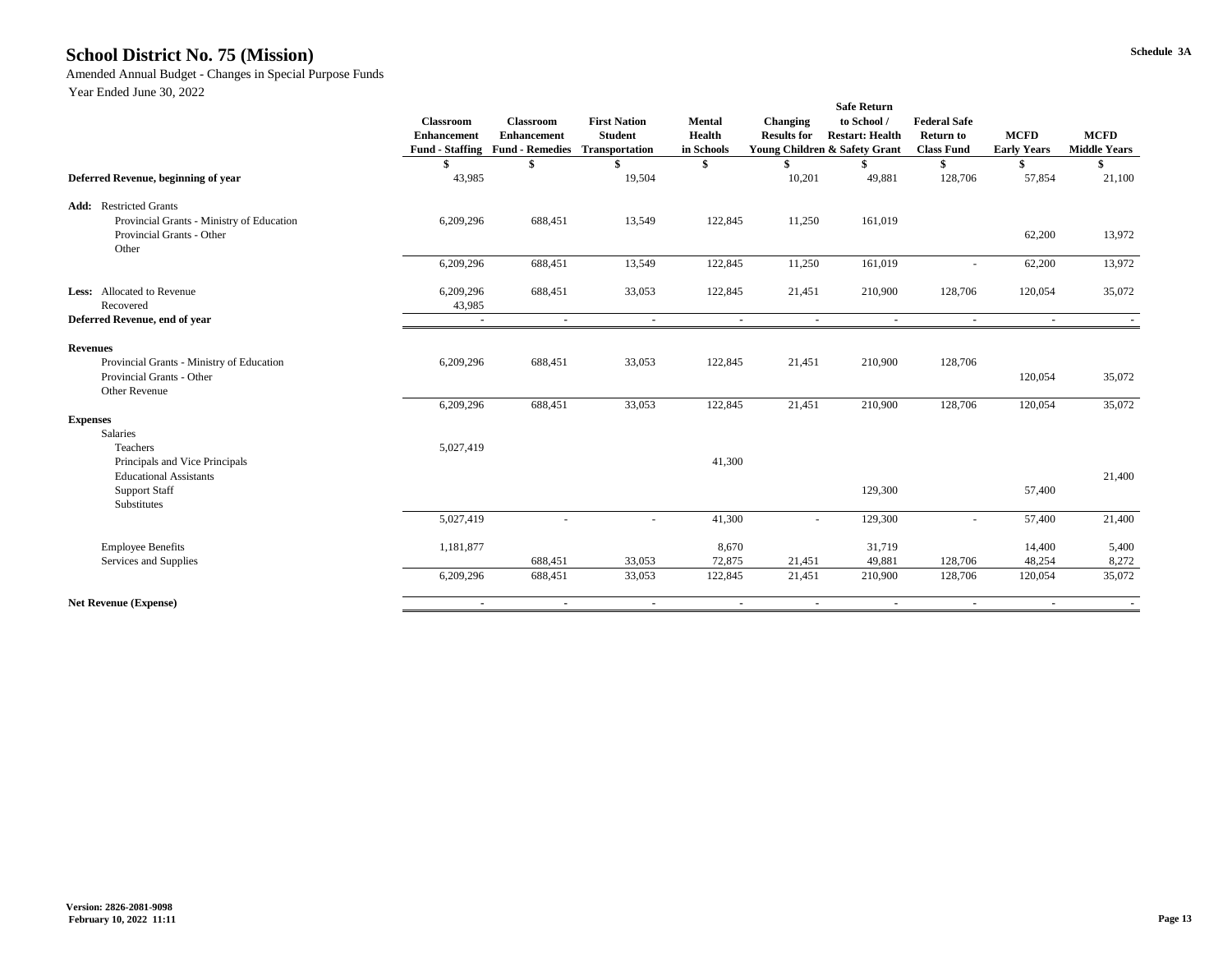# **Schedule 3A School District No. 75 (Mission)**

Amended Annual Budget - Changes in Special Purpose Funds

|                                           |                                           | <b>BEST</b>    | <b>TOTAL</b> |
|-------------------------------------------|-------------------------------------------|----------------|--------------|
|                                           |                                           | \$             | \$           |
| Deferred Revenue, beginning of year       |                                           | 20,000         | 1,523,345    |
| Add:<br><b>Restricted Grants</b>          |                                           |                |              |
|                                           | Provincial Grants - Ministry of Education |                | 8,641,868    |
| <b>Provincial Grants - Other</b>          |                                           |                | 76,172       |
| Other                                     |                                           |                | 1,770,000    |
|                                           |                                           |                | 10,488,040   |
| <b>Allocated to Revenue</b><br>Less:      |                                           |                | 10,802,569   |
| Recovered                                 |                                           |                | 43,985       |
| Deferred Revenue, end of year             |                                           | 20,000         | 1,164,831    |
|                                           |                                           |                |              |
| <b>Revenues</b>                           |                                           |                |              |
| Provincial Grants - Ministry of Education |                                           |                | 8,877,443    |
| Provincial Grants - Other                 |                                           |                | 155,126      |
| <b>Other Revenue</b>                      |                                           |                | 1,770,000    |
|                                           |                                           | $\overline{a}$ | 10,802,569   |
| <b>Expenses</b>                           |                                           |                |              |
| <b>Salaries</b>                           |                                           |                |              |
| Teachers                                  |                                           |                | 5,077,819    |
| Principals and Vice Principals            |                                           |                | 63,600       |
| <b>Educational Assistants</b>             |                                           |                | 516,000      |
| <b>Support Staff</b>                      |                                           |                | 458,816      |
| Substitutes                               |                                           |                | 125,942      |
|                                           |                                           |                | 6,242,177    |
| <b>Employee Benefits</b>                  |                                           |                | 1,461,158    |
| Services and Supplies                     |                                           |                | 3,099,234    |
|                                           |                                           | $\overline{a}$ | 10,802,569   |
| <b>Net Revenue (Expense)</b>              |                                           | $\blacksquare$ |              |